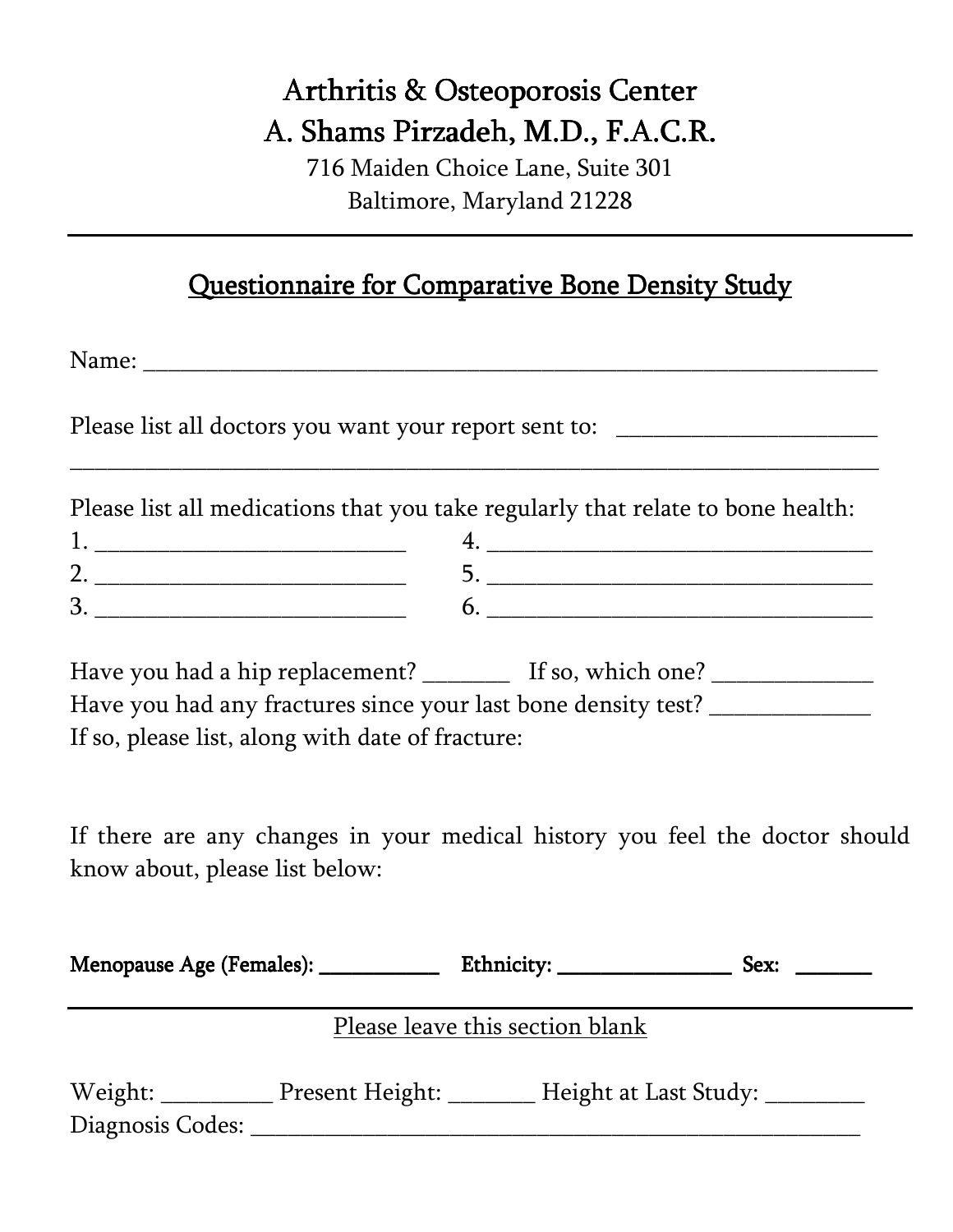## Comparative Bone Density Questionnaire

| __Evista                   __Estrogen          ___Boniva                                                  |                     |                                                                                  |                                   |           |  |
|-----------------------------------------------------------------------------------------------------------|---------------------|----------------------------------------------------------------------------------|-----------------------------------|-----------|--|
|                                                                                                           |                     |                                                                                  |                                   |           |  |
| ___Reclast ______Prolia                                                                                   |                     | ___Boniva IV                                                                     | __Miacalcin                       |           |  |
|                                                                                                           |                     |                                                                                  |                                   |           |  |
| When and for how long were medication(s) taken? ________________________________                          |                     |                                                                                  |                                   |           |  |
|                                                                                                           |                     |                                                                                  |                                   |           |  |
|                                                                                                           |                     | 2. (Female) At what age did your period start? _________________________________ |                                   |           |  |
|                                                                                                           |                     |                                                                                  |                                   |           |  |
|                                                                                                           |                     |                                                                                  |                                   |           |  |
| Please Circle Yes or No:                                                                                  |                     |                                                                                  |                                   |           |  |
| 5. Do you have a family history of Osteoporosis?                                                          |                     |                                                                                  | <b>YES</b>                        | <b>NO</b> |  |
| 6. Was it your parent?                                                                                    |                     |                                                                                  | <b>YES</b>                        | <b>NO</b> |  |
| 7. Did your parent fracture a hip?                                                                        |                     |                                                                                  | <b>YES</b>                        | <b>NO</b> |  |
| 8. Do you perform weight-bearing exercises regularly?                                                     |                     |                                                                                  | <b>YES</b>                        | <b>NO</b> |  |
| 9. Do you regularly consume dairy products?                                                               |                     |                                                                                  | <b>YES</b>                        | NO        |  |
| 10. (Female) Ever missed your period more than 6 months<br>at a time (not including pregnancy/menopause)? |                     |                                                                                  | <b>YES</b>                        | <b>NO</b> |  |
| 11. Any fracture(s) during your adult life which did not                                                  |                     |                                                                                  | <b>YES</b>                        | <b>NO</b> |  |
| result from significant trauma (i.e. auto accident, fall)?                                                |                     |                                                                                  |                                   |           |  |
| 12. Do you smoke?                                                                                         |                     |                                                                                  | YES                               | NO        |  |
| 13. Have you <b>ever</b> smoked? If so, when & for how long?                                              |                     |                                                                                  | <b>YES</b>                        | NO        |  |
| 14. Do you drink 3 or more alcoholic beverages a day?                                                     |                     |                                                                                  | <b>YES</b>                        | NO        |  |
| 15. Do you drink caffeinated beverages (coffee, soda, tea)?                                               |                     |                                                                                  | <b>YES</b>                        | <b>NO</b> |  |
| 16. Do you have any of the following medical conditions? (Please circle)                                  |                     |                                                                                  |                                   |           |  |
| Hyperthyroidism                                                                                           | Hyperparathyroidism |                                                                                  | Rheumatoid Arthritis              |           |  |
| Hysterectomy                                                                                              | Asthma or Emphysema |                                                                                  | Any Seizure Disorders             |           |  |
| Cancer                                                                                                    | Anorexia or Bulimia |                                                                                  | <b>Inflammatory Bowel Disease</b> |           |  |